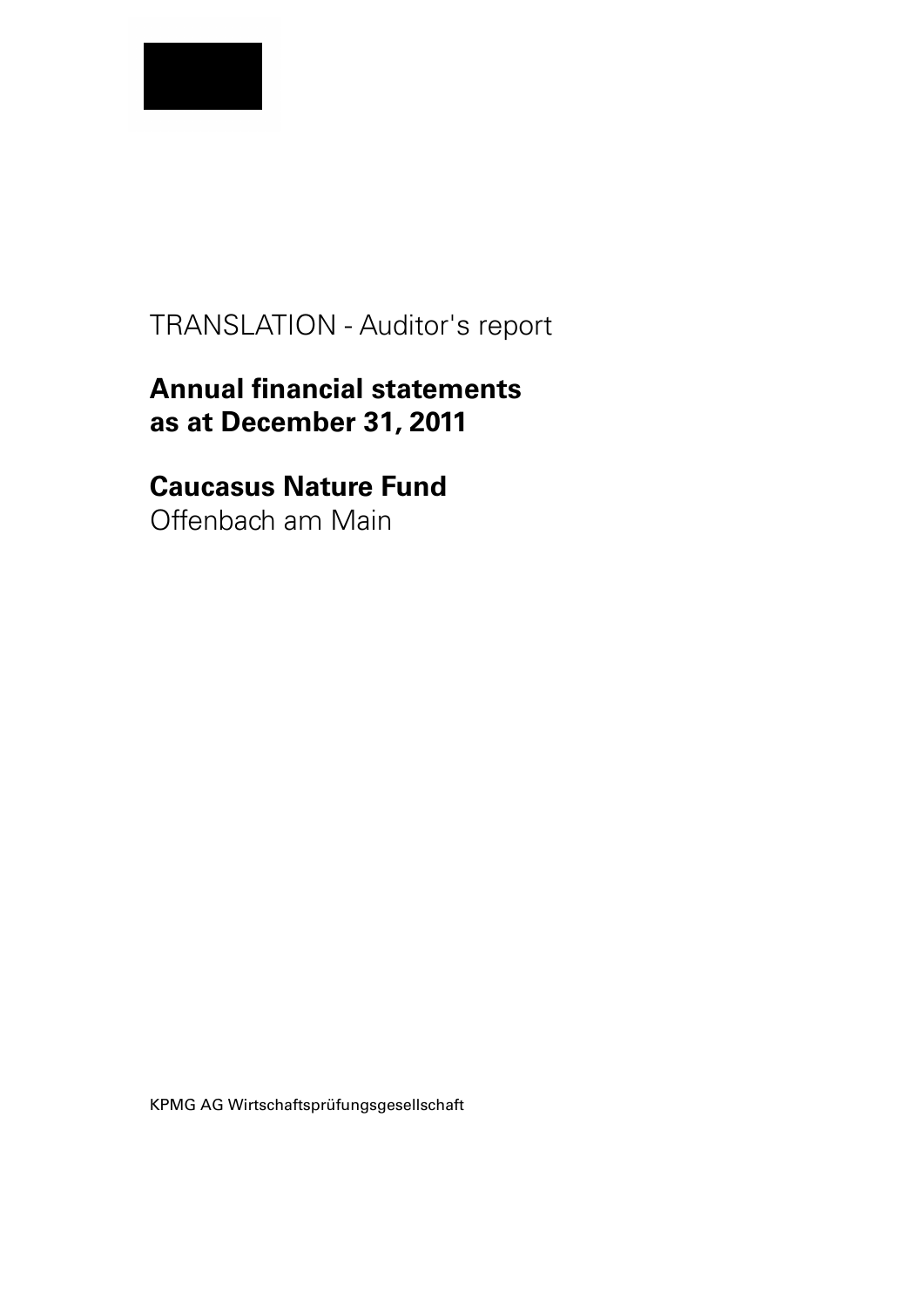# Caucasus Nature Fund, Offenbach am Main

# Balance sheet at December 31, 2011

## **A s s e t s**

|    |    |                                                                                    | 31/12/2011                     | 31/12/2010                   |
|----|----|------------------------------------------------------------------------------------|--------------------------------|------------------------------|
|    |    | A. Fixed assets                                                                    | <b>EUR</b>                     | <b>EUR</b>                   |
|    | L. | Property, plant and equipment<br>Other works and office<br>machinery and equipment | 4,739.21                       | 6,095.31                     |
|    |    | II. Financial assets<br>Investment securities                                      | 12,464,874.90<br>12,469,614.11 | 8,398,583.37<br>8,404,678.68 |
| В. |    | <b>Current assets</b>                                                              |                                |                              |
|    | L  | <b>Miscellaneous assets</b>                                                        | 259,418.96                     | 190,731.08                   |
|    | Ш. | <b>Cash and cash equivalents</b>                                                   | 2,393,336.91<br>2,652,755.87   | 5,793,292.35<br>5,984,023.43 |
|    |    | C. Advance payments and prepaid expenses                                           | 3,885.00                       | 5,197.33                     |

| 14,393,899.44<br>15,126,254.98 |
|--------------------------------|
|--------------------------------|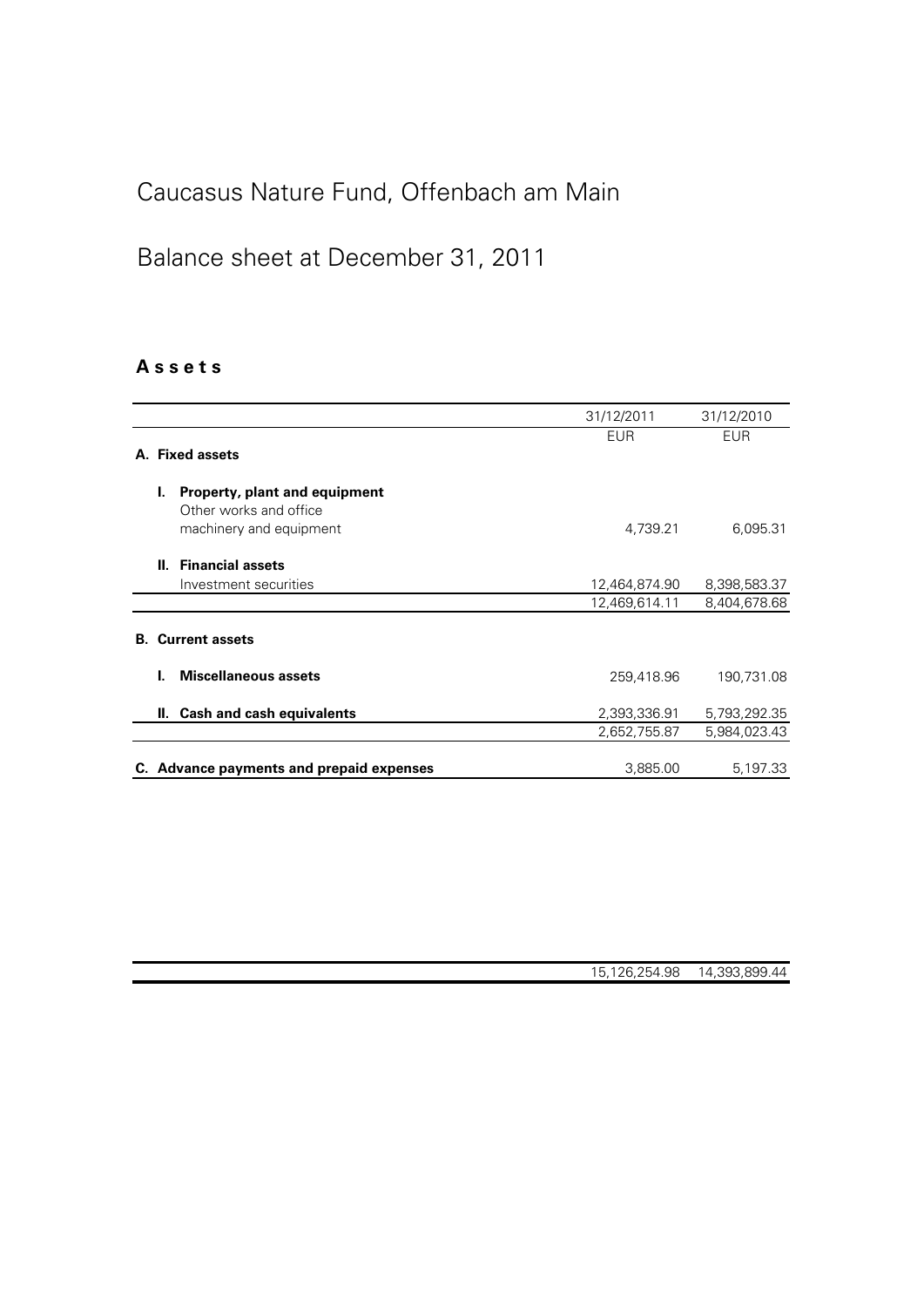## **E q u i t y a n d L i a b i l i t i e s**

|                                                     | 31/12/2011   |               | 31/12/2010   |               |
|-----------------------------------------------------|--------------|---------------|--------------|---------------|
|                                                     | <b>EUR</b>   | <b>EUR</b>    | <b>EUR</b>   | EUR           |
| A. Equity                                           |              |               |              |               |
|                                                     |              |               |              |               |
| I. Foundation capital                               |              |               |              |               |
| 1. Foundation capital including                     |              |               |              |               |
| grants and contributions<br>2. Income from realized | 8,122,017.91 |               | 8,122,017.91 |               |
|                                                     | 143,864.38   |               |              |               |
| asset restructuring                                 |              | 8,265,882.29  | 115,664.29   | 8,237,682.20  |
| <b>II. Reserves</b>                                 |              |               |              |               |
| 1. Free reserve - Section 58 (7a)                   |              |               |              |               |
| of the German Tax Code (AO)                         | 378,028.44   |               | 209,673.60   |               |
| 2. Reserve - Section 58 (11b)                       |              |               |              |               |
| of the German Tax Code (AO)                         | 5,000,000.00 |               | 5,000,000.00 |               |
| 3. Savings reserve - Section 58 (12)                |              |               |              |               |
| of the German Tax Code (AO)                         | 233,432.75   | 5,611,461.19  | 233,432.75   | 5,443,106.35  |
|                                                     |              |               |              |               |
| III Funds carried forward                           |              | 38,768.24     |              | 0.00          |
|                                                     |              | 13,916,111.72 |              | 13,680,788.55 |
| <b>B. Provisions</b>                                |              |               |              |               |
| Miscellaneous provisions                            |              | 47,059.74     |              | 50,720.00     |
|                                                     |              |               |              |               |
| <b>C.</b> Liabilities                               |              |               |              |               |
| 1. Liabilities re donations with conditional        |              |               |              |               |
| repayment obligations                               |              | 1,134,753.14  |              | 627,184.32    |
| 2. Trade accounts payable                           |              | 1,211.38      |              | 14,747.33     |
| 3. Other creditors                                  |              | 27,119.00     |              | 20,459.24     |
|                                                     |              | 1,163,083.52  |              | 662,390.89    |
|                                                     |              | 15,126,254.98 |              | 14,393,899.44 |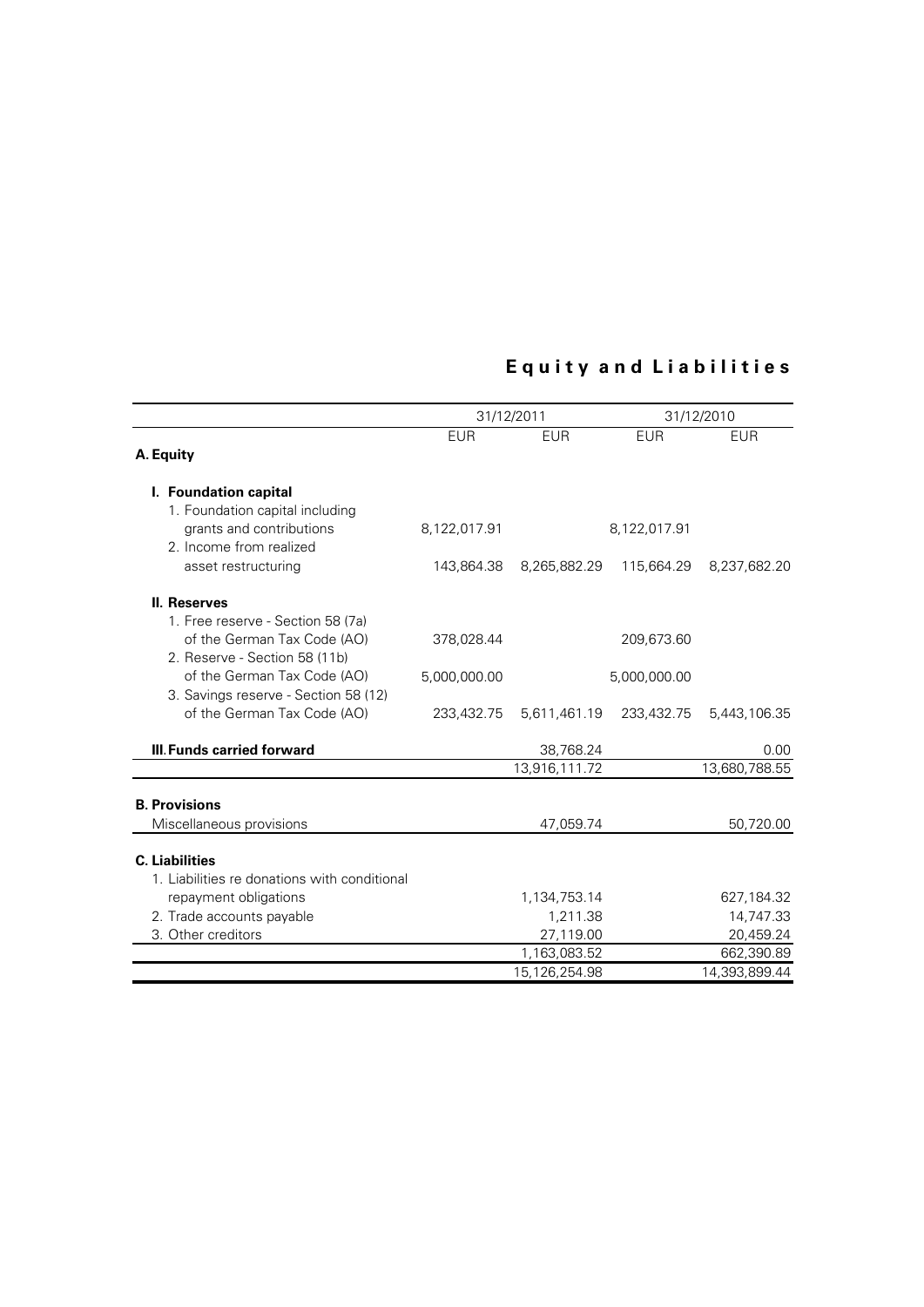## Caucasus Nature Fund, Offenbach am Main

## Statement of income from January 1 to December 31, 2011

1. Earnings from assets and other income a) Income from assets aa) Interest and similar income ab) Income from realized asset restructuring ac) Other operating income b) Expenses for assets c) Income from grants and subsidies **Net income** 2. Projects and other expenses a) Project and promotional expenses aa) Promotional measures - projects ab) Project development and technical services ac) Project management b) Administration expenses and other expenses ba) Administration expenses bb) Fundraising and advertising expenses bc) Other operating expenses **Total project expenses and other expenses 3. Net income for the year (2010: net loss for the year)** 4. Transfers from earnings reserves 5. Allocation to results from realized asset restructuring 6. Transfers to free reserve in accordance with Section 58 (7) of the German Tax Code (AO) **7. Funds carried forward** Net income from assets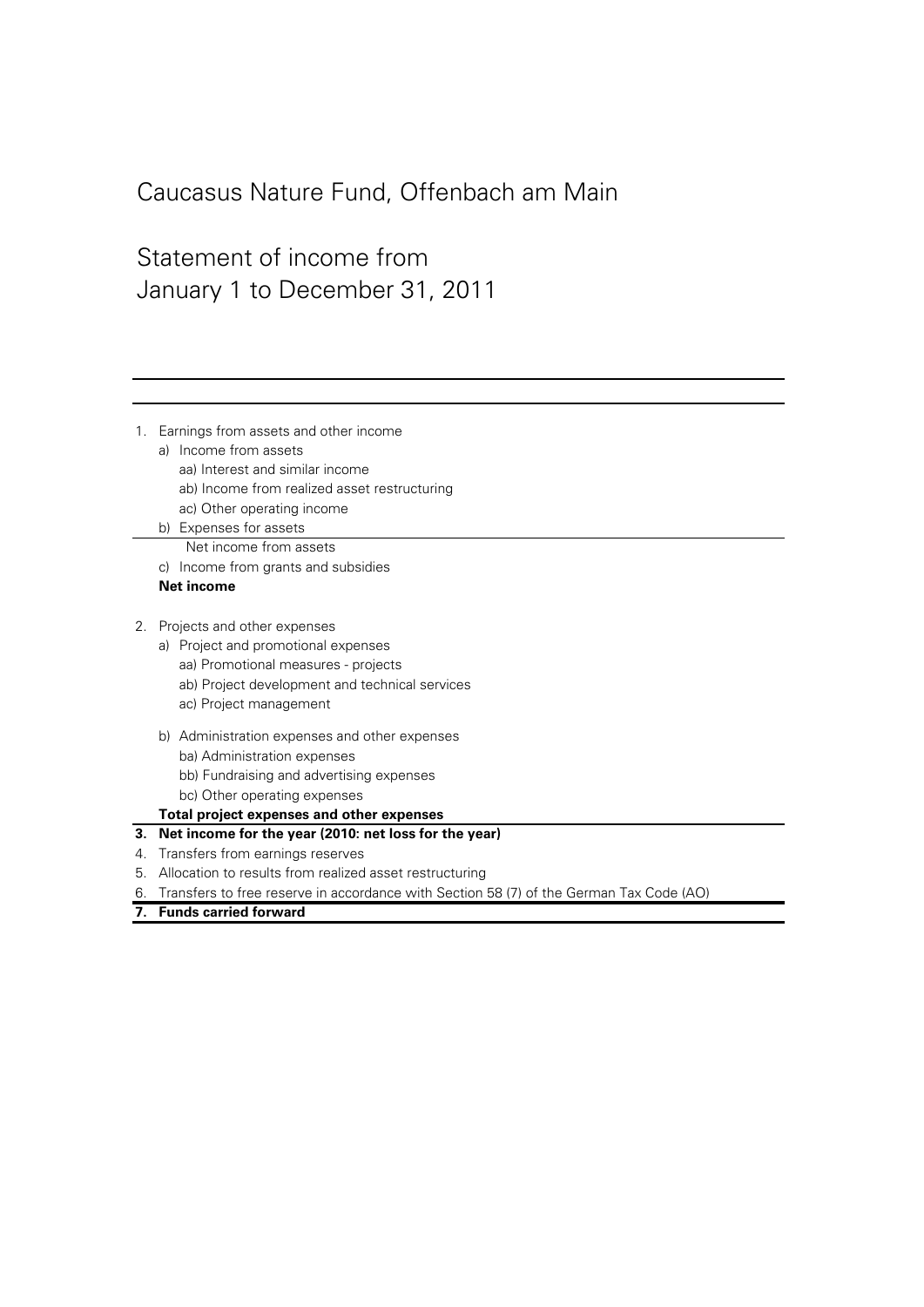| 2011           |              | 2010           |               |
|----------------|--------------|----------------|---------------|
| <b>EUR</b>     | <b>EUR</b>   | <b>EUR</b>     | <b>EUR</b>    |
|                |              |                |               |
|                |              |                |               |
| 455,347.13     |              | 348,432.92     |               |
| 29,247.05      |              | 34,129.00      |               |
| 0.00           | 484,594.18   | 8.17           | 382,570.09    |
|                | $-48,659.52$ |                | $-36,817.81$  |
|                | 435,934.66   |                | 345,752.28    |
|                | 472,342.34   |                | 218,577.29    |
|                | 908,277.00   |                | 564,329.57    |
|                |              |                |               |
|                |              |                |               |
| $-284,822.08$  |              | -289,579.22    |               |
| -44,506.88     |              | $-52,778.11$   |               |
| $-46,528.78$   | -375,857.74  | $-14,823.86$   | $-357,181.19$ |
|                |              |                |               |
| $-174, 106.68$ |              | -126,885.03    |               |
| -121,339.83    |              | $-109, 204.17$ |               |
| $-1,649.58$    | -297,096.09  | $-57.12$       | -236,146.32   |
|                | -672,953.83  |                | -593,327.51   |
|                | 235,323.17   |                | -28,997.94    |
|                | 0.00         |                | 28,997.94     |
|                | $-28,200.09$ |                | 0.00          |
|                | -168,354.84  |                | 0.00          |
|                | 38,768.24    |                | 0.00          |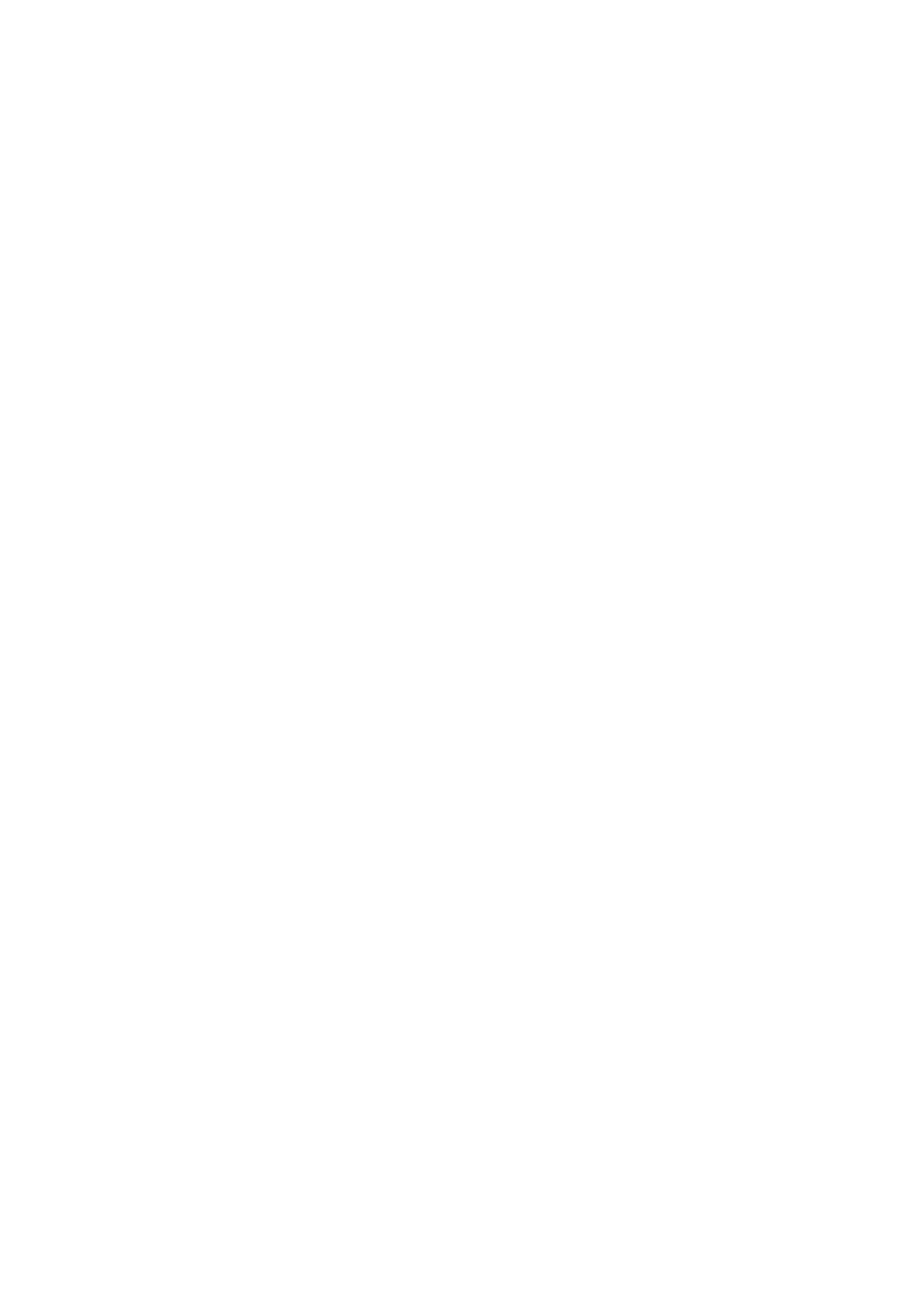## Caucasus Nature Fund, Offenbach am Main

## Notes on the 2011 financial year

## **General information and explanations on the annual financial statements**

With the Foundation Law of June 1, 2007, the Caucasus Nature Fund was formed as a publiclaw Foundation under the name of Caucasus Protected Areas Fund. Recognition by the Government's President was granted on June 25, 2007. The annual financial statements as at December 31, 2011 have been drawn up in accordance with the Foundation's rules of procedure based on the provisions of the German Commercial Code (HGB) for large joint stock companies (Sections 264 et seq. HGB) with the exception that the preparation and submission of a management report is waived.

The classification of balance sheet and statement of income items has taken account of the special features of the Fund arising from its legal structure as a Foundation. The statement of income was prepared using the cost of sales method pursuant to Section 275 (3) of the German Commercial Code (HGB).

For reasons of clarity, the structure of the statement of income was changed in comparison to the previous year to better reflect the activities of the Foundation. As a result, expenses for assets and income from assets are now shown as separate items. The figures from the previous year have been adjusted accordingly.

### **Accounting and valuation principles**

Accounting and valuation methods have remained unchanged in comparison with the previous year.

Fixed assets and financial assets are valued in accordance with Section 255 (1) German Commercial Code (HGB). In the case of property, plant and equipment, performance-related depreciation is charged at the standard rates established on the basis of usage periods and straight-line methods recognized for taxation purposes. Financial assets are written down to their lower attributable value in the event of an anticipated permanent reduction in value.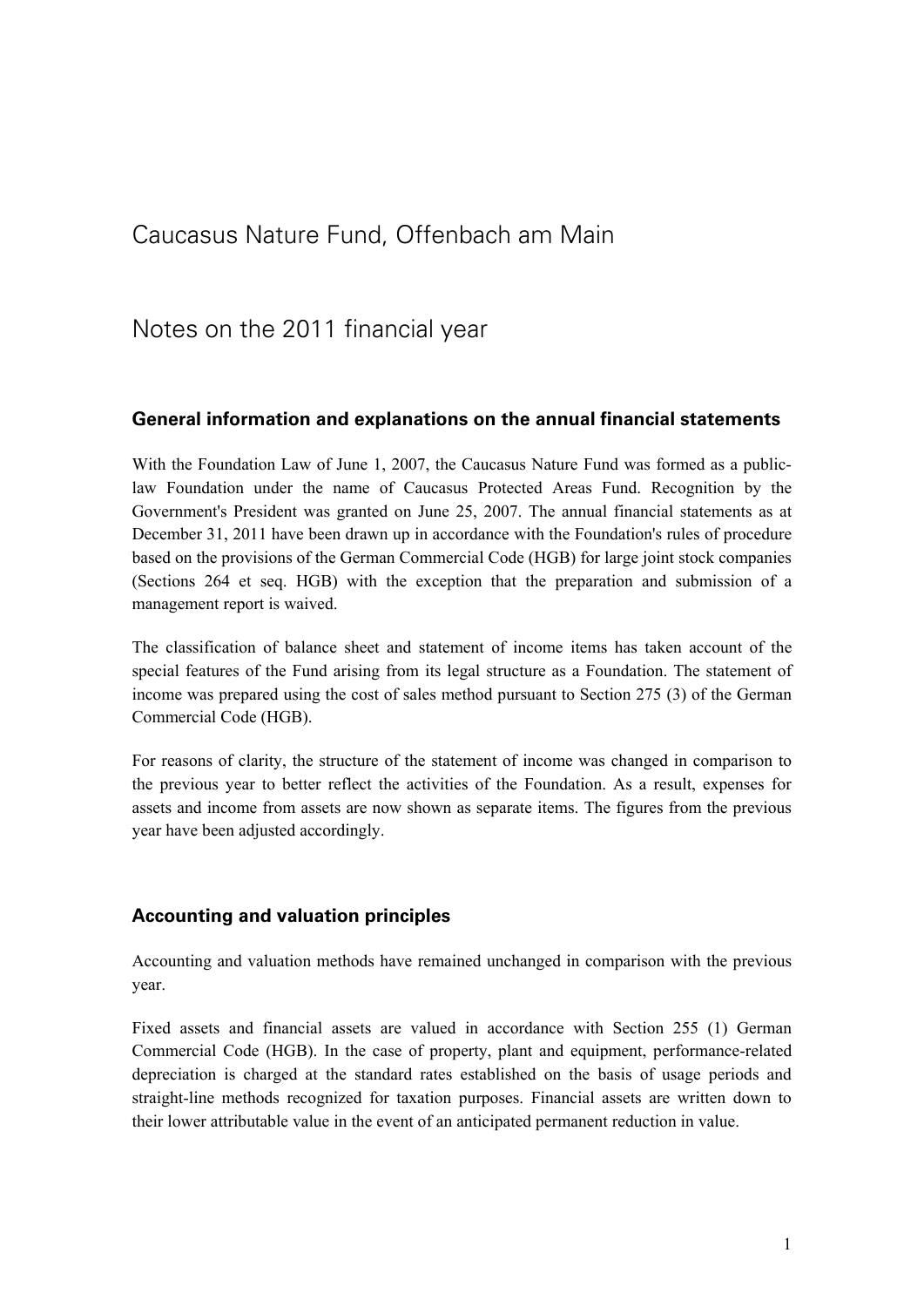Accounts receivable and other assets and balances at banks are stated at their respective nominal amounts.

The valuations of miscellaneous provisions include all identifiable risks and uncertain obligations. They are stated at the amount which is necessary on the strength of a prudent commercial assessment.

Liabilities are stated at their respective settlement amounts.

Business transactions concluded in foreign currencies are recorded at the rate on the date of the original transaction. Foreign currency receivables on the balance sheet date are valued at the lower rate of exchange on the initial recording date. Foreign currency liabilities on the balance sheet date are converted in accordance with the provisions of Section 256a of the German Commercial Code (HGB).

Bank balances denominated in foreign currencies are stated at the foreign exchange rates applicable as of the balance sheet date.

## **Notes on the balance sheet**

The classification and development of fixed assets are shown as an integral part of the balance sheet in the Summary of Fixed Asset Movements.

Of the security portfolio forming part of the financial assets with a book value at the end of the report year in the amount of EUR 12,464,874.90, the following securities are shown at their attributable current values: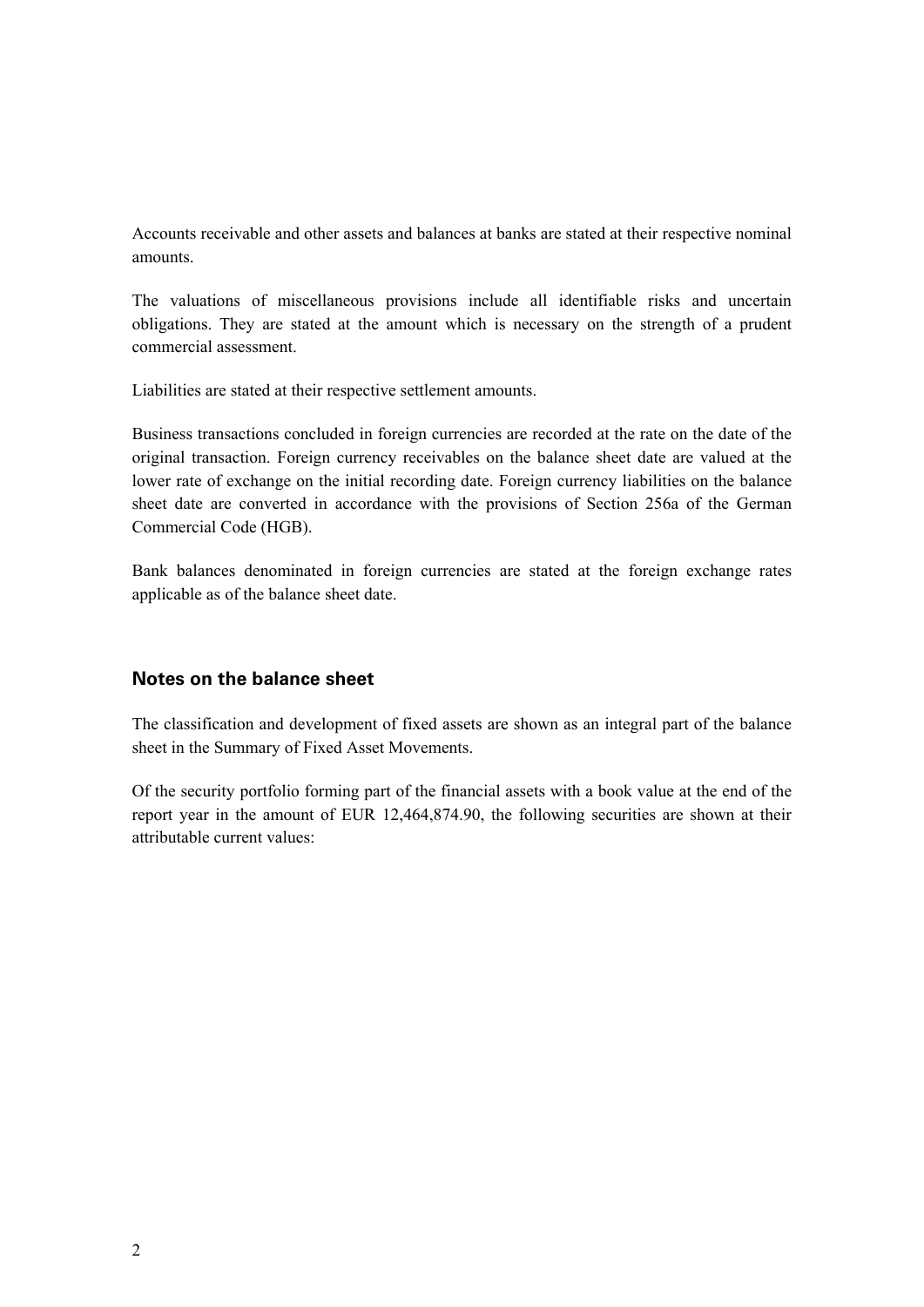|                                  | Nominal value in | Book value   | Attributable current<br>value |
|----------------------------------|------------------|--------------|-------------------------------|
|                                  | EUR / shares     | <b>EUR</b>   | <b>EUR</b>                    |
| <b>Bonds</b>                     |                  |              |                               |
| MAN SE MTN                       | 139,000.00       | 147,618.00   | 145,602.50                    |
| Thyssen Krupp AG MTN             | 135,000.00       | 147,487.50   | 146,623.50                    |
| Grenke Finance PLC MTN           | 147,000.00       | 149,425.50   | 149,205.00                    |
| Deutsche Bank step-up bonds      | 200,000.00       | 202,015.00   | 178,280.00                    |
| The Royal Bank of Scotland       | 150,000.00       | 150,375.00   | 144,060.00                    |
| Commerzbank AG certificates      | 500,000.00       | 505,250.00   | 481,200.00                    |
| Zurich FIN. (USA) INC. MTN       | 100,000.00       | 103,924.00   | 103,900.00                    |
| TelefonAktieBol, L.M.Ericsson    | 90,000.00        | 94,708.80    | 93,768.30                     |
| UBS AG (LDN.BR.) DAX Exp.        | 23,000 shares    | 2,300,000.00 | 2,162,000.00                  |
|                                  |                  | 3,800,803.80 | 3,604,639.30                  |
| <b>Investment shares</b>         |                  |              |                               |
| Magellan SICAV Actions CO.N.     | 244 shares       | 400,811.24   | 362,371.72                    |
| Carmignac Invest. FCP SCT. Port. | 34 shares        | 299,024.02   | 275,519.34                    |
| Tweedy, BR.V.Intl. VAL.FD        | 6609 shares      | 399,991.96   | 388,410.93                    |
| DWS Invest - Convertibles        | 2160 shares      | 299,921.26   | 269,308.80                    |
| JB Multist.-JB EQU.FD.SPEC.      | 3990 shares      | 405,926.33   | 384,755.70                    |
|                                  |                  | 1,805,674.81 | 1,680,366.49                  |
| <b>Total</b>                     |                  | 5,606,478.61 | 5,285,005.79                  |

No unscheduled write-downs to the lower market value were made in the case of the aforesaid financial instruments as at December 31, 2011 as it was assumed that no permanent reductions in value are involved. This assumption is justified by the fact that only short-term and minor fluctuations in the relevant market rates have occurred in the past.

As in the previous year, other assets are all due within one year.

On the balance sheet date, the Company shows foreign currency bank balances of 9,101,837.61 Armenian Drams, 56,819.62 Georgian Laris and 348,825.40 US Dollars.

The previous level of the Foundation's capital has remained fully intact.

EUR 168,354.84 was added to the free reserve within the meaning of Section 58 (7a) of the German Tax Code (AO) during the year under review. Earnings generated from realized asset restructuring and foreign exchange gains in the amount of EUR 28,200.09 were carried in the foundation capital during the year under review. The reserve in accordance with Section 58 (11b) AO and the so-called savings reserve in accordance with Section 58 (12) AO remained unchanged during the year under review.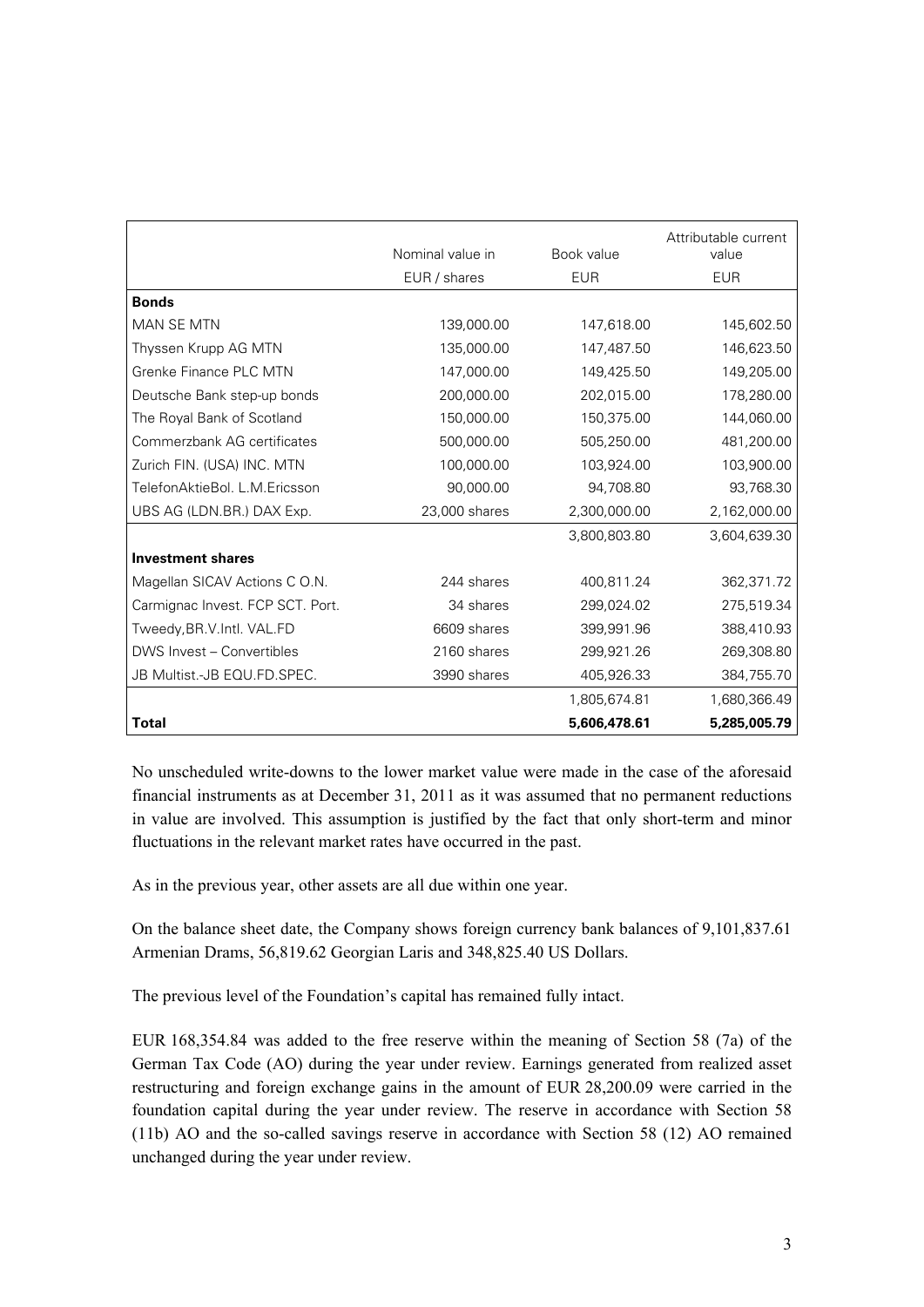Other provisions include outstanding invoices for consultancy services received in the report year, together with costs relating to asset management services and the annual financial statements.

Liabilities in connection with donations which are conditionally repayable relate to donations associated with a specific and individually agreed condition or a specific contractual arrangement with regard to the relevant use thereof and in respect of which the relevant donor has a repayment claim in the event of any non-performance. The liabilities in connection with conditionally repayable donations consist of two donations: EUR 636,273.84 resulting from a donation received in 2010 for use in Georgia, and EUR 498,479.30 resulting from a donation received during the year under review, intended for use in Armenia.

The liabilities in connection with conditionally repayable donations in the amount of EUR 1,134,753.14 have a residual term in excess of five years. All other liabilities have a residual term of less than one year as in the previous year.

### **Notes on the statement of income**

In the 2011 financial year, the Foundation mainly received grants from the World Wide Fund for Nature Umweltstiftung Deutschland, the Bank of Georgia, Central Bank, Tiflis, Georgia, and the Conservation International Foundation, Arlington, Virginia, USA. Income from the use of conditionally repayable donations resulted in the amount of EUR 137,977.64.

Interest and similar income originate from time deposits and investment securities.

Expenses for assets are the result of fees for investment advice and custody account charges.

The item 'Expenses for project promotional measures' includes costs in connection with direct promotional measures in the Caucasus.

The item 'Expenses for project development and technical services' includes personnel expenses, legal consultancy costs and travelling expenses to the Caucasus in connection with promotional measures.

The item 'Project management expenses' only includes personnel costs.

Administration expenses include auditing and external bookkeeping costs, miscellaneous administration-related personnel costs, leases, expenses in connection with the administration of donations, consultancy costs and other operating expenses.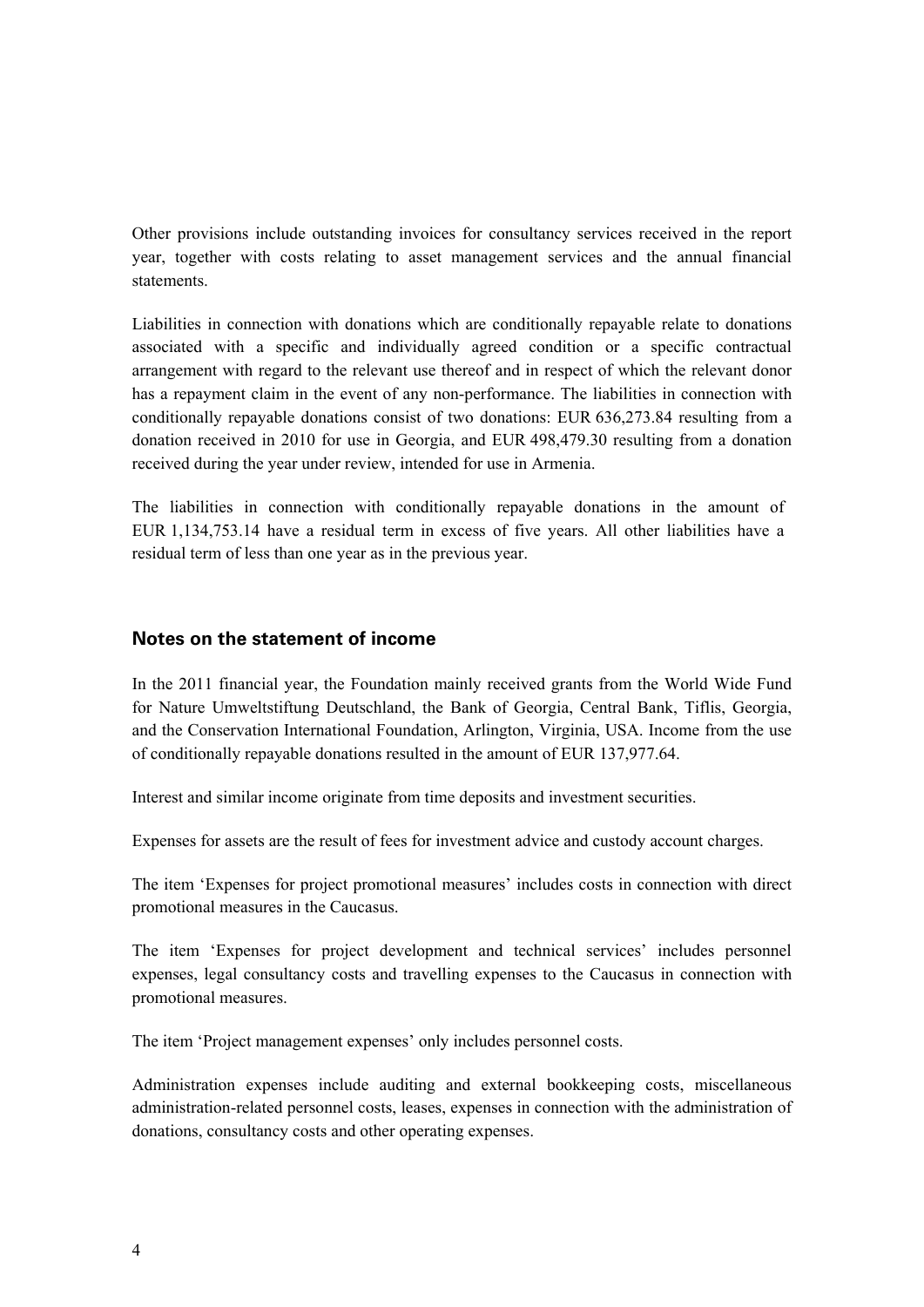The raising of funds and advertising expenses include personnel costs, travelling and consultancy expenses in connection with the acquisition of funds.

### **Personnel expenses**

|                                                       | 2011       | 2010       |
|-------------------------------------------------------|------------|------------|
|                                                       | <b>EUR</b> | <b>EUR</b> |
| Personnel expenses                                    |            |            |
| Wages and salaries                                    | 130,012.36 | 121,634.01 |
| Social security contributions, pension and benevolent |            |            |
| costs                                                 | 59,911.29  | 49,258.30  |
|                                                       | 189,923.65 | 170,892.31 |

## **Miscellaneous information**

### **Auditor's fee**

The total fee charged by the year-end auditor in respect of the financial year is equivalent to approximately TEUR 17.1 and includes year-end audit work of approximately TEUR 15.8 and other services in the amount of TEUR 1.3.

#### **Management Board:**

#### **Chairmen**

Eva Witt Director, eastern Europe, Caucasus, Central Asia, KfW Development Bank, Frankfurt am Main (as from January 14, 2011)

Michael Evers Senior Manager Municipal Development and Environment, Europe, KfW Development Bank, Dreieich (until January 14, 2011)

#### **Deputy chairman**

Christoph Heinrich Departmental Director, World Wide Fund for Nature Umweltstiftung Deutschland, Ruppach-Goldhausen